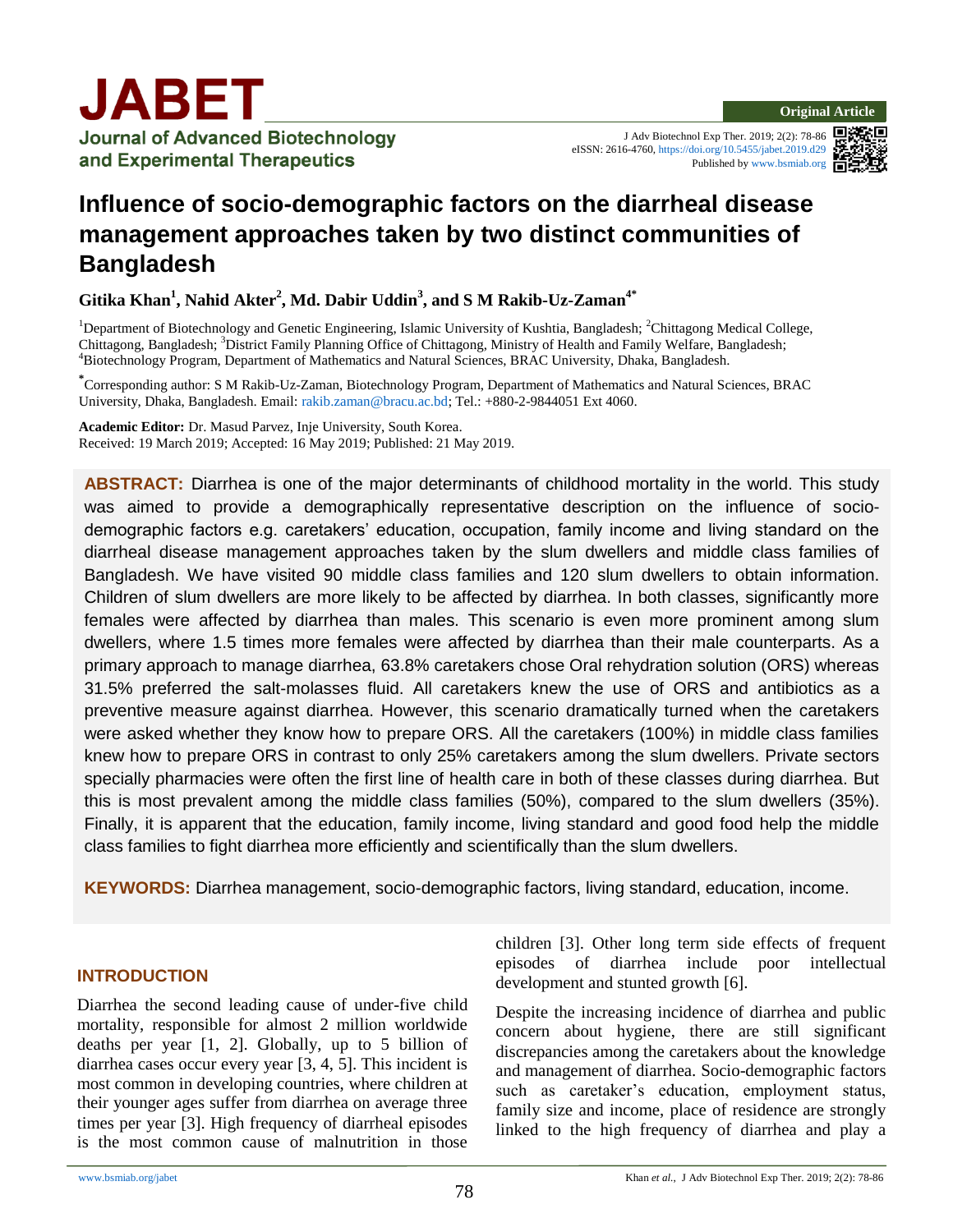crucial role on the approaches chosen by caretakers to efficiently manage diarrhea. However, majority of the death, less than one-third of children in sub-Saharan Africa and South Asia, caused by diarrhea can be prevented by proper management approaches e.g. continued feeding, timely use of oral rehydration solution (ORS) [7]. Significant reduction in childhood diarrheal death by appropriate management practices on the basis of socioeconomic status, gender and where the children live is a renewed effort in response to millennium development goal #4 which is targeted to achieve by two-thirds by the year 2015 in developing countries [8].

With the right combination of water and sanitation facilities, with behavioral characteristics of the household, diarrheal disease is almost preventable. Two terms can be used (economic/ behavioral and infrastructure) for identifying socio-demographic factors linked with the incidence and severity of diarrheal illness [9]. The economic/behavior view highlights the attention and interpretation of household behavior. The lack of awareness and insufficient knowledge of mothers about hygiene leads to frequent exposure of children to diarrhea [10-12]. The second perspective, infrastructural intervention, has very less effect in lowering diarrhea than the behavioral factors.

Our present study tried to focus on the management approaches against diarrheal diseases taken by the slum dwellers and middle class families of Bangladesh, which is a completely new aspect. It is apparent that the education, family income, living standard and good food help the middle class families to fight against diarrhea more efficiently and scientifically than the lower families living in the slums. We have identified varied patterns of practice and equity by geographic location. The survey was stratified by urban and inner-city slum and non-slum populations. Finally, we tried to provide a baseline to monitor the effectiveness of chosen practices caused by education, family income, living standard and good food throughout major cities of Bangladesh to competently fight against diarrhea.

# **MATERIALS AND METHODS**

## **Study area and Sampling**

About 120 slums dwellers and 90 households from the middle class families within the Dhaka and Chittagong division were interviewed. The Dhaka Metropolitan Area (DMA) was chosen for studying the slum dwellers. Four slums located in Mirpur, Mohammadpur, Tejgaog and Kamalapur were chosen to conduct the household survey. On average, each slum had 30 households. The middle class families are located both in Dhaka and Chittagong divisions. This survey was conducted from 1st May to 31st July 2018. The principal respondents to questionnaire were women because it was felt they were more aware of the children's health condition compared to the men of the household. The data were collected on household members, household status, household knowledge on diarrhea and its management, the cost of treating diarrhea, awareness of and practices relating to personal hygiene.

## **Measurement**

The interview was conducted with the proper consent from caretakers in every household we surveyed. Our questionnaire covered socio-demographic factors and management approaches taken by the household during the episode of diarrhea. Socioeconomic status was determined by considering education, monthly income, dwelling characteristics, and other household characteristics that are related to wealth status.

## **Survey methodology**

The authors followed the recommendations of the Division for the Control of Diarrheal and Acute Respiratory Disease of the World Health Organization (WHO, 1995) in the designing of the survey on diarrhea. The opportunity of having direct contact with the target population (care seekers) was utilized.

# **Ethical approval**

Ethical approval for this analysis was obtained from the patients and caretaker. All participants gave informed consent and signed a consent form prior to participation in the study.

#### **Data analysis**

Data were primarily analyzed using IBM SPSS V22 and Microsoft Excel 2016, cleaned for any inconsistencies and analyzed for standard distribution measurements. Pvalue < 0.05 was considered significant (not shown here).

# **RESULTS**

# **Prevalence of diarrhea**

In total, we have visited 90 middle class families and 120 slum dwellers, who were suffered from diarrhea in recent times, both in Dhaka and Chittagong district to obtain information. Diarrhea occurrence is higher in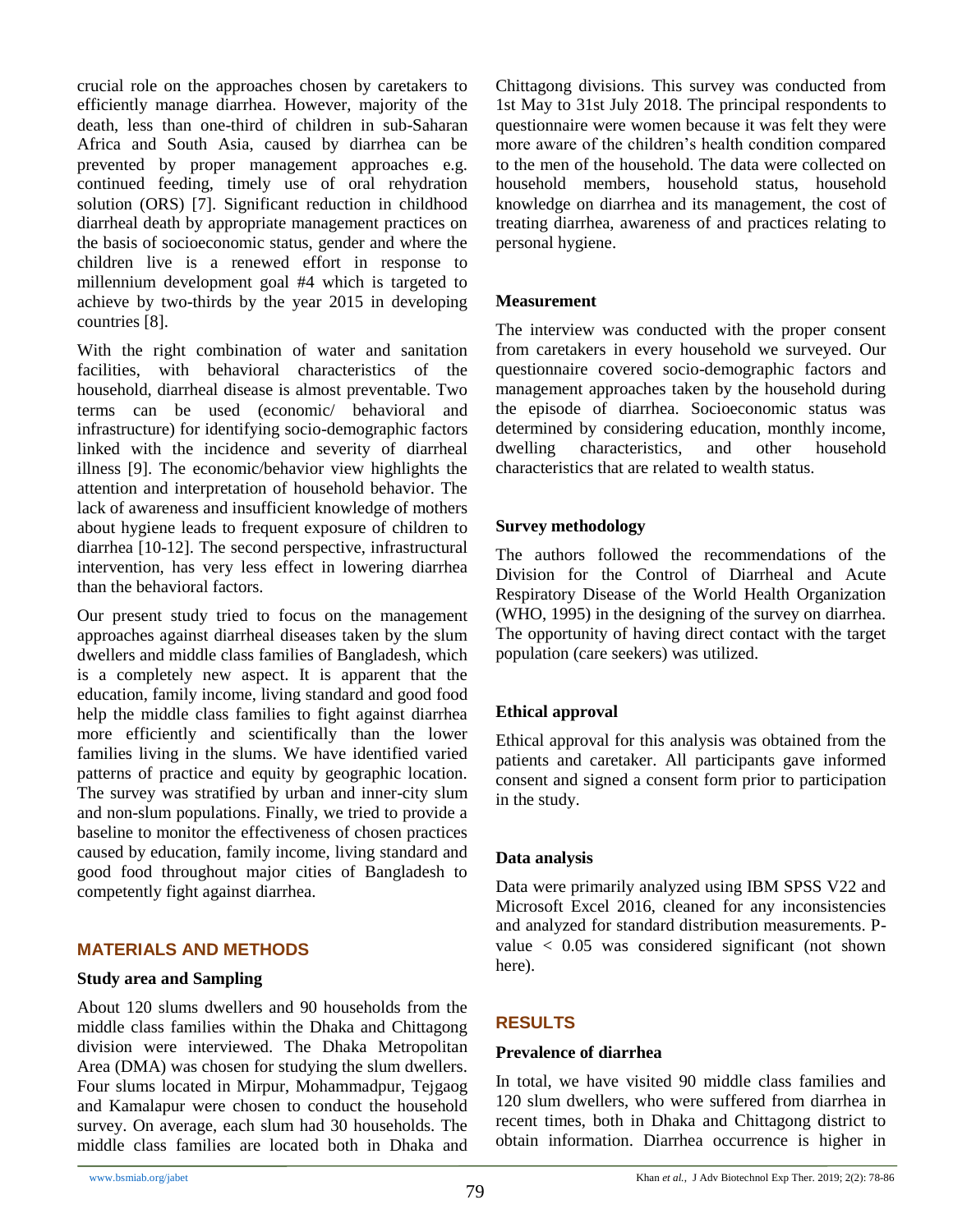children and adults with age group between 1-10 and 40- 60 years, respectively (Figure 1). Children of slum dwellers are more likely to be affected by diarrhea than the children of middle class families. In all households visited in the slums, 36% (30) children under 10 years of age were reported to have suffered from diarrhea compared to only 6% (4) children in middle class families (Figure 1). In both cases, significantly more females were affected by diarrhea than males. This scenario was even more prominent among slum dwellers, where 1.5 times more females were affected by diarrhea than their male counterparts (Figure 2).



**Figure 1.** Comparison of the age distribution of patients among middle class families and slum dwellers. The occurrence of diarrhea is higher in children and adults with age group between 1-10 and 40- 60 years.



**Figure 2.** Comparison of the gender distribution of patients among middle class families and slum dwellers. In both types of families, significantly more females were affected by diarrhea than males, which was even more prominent among slum dwellers.

## **Demographic characteristics of the study population**

There were positive correlations between caretaker's knowledge about diarrhea and mothers' age and education, family size and husbands' income. A caretaker with higher education and family income has better knowledge about preventing and managing diarrhea. These findings are true throughout our entire survey. The management of diarrhea is significantly better among the middle class families due to their higher family income and advanced education compared to the slum dwellers (Table 1).

#### **Table 1.** Socio-demographic factors

| Socio-<br>demographic    | <b>Middle</b><br>class<br>families $(\% )$ | Slum<br>dwellers $(\% )$ |
|--------------------------|--------------------------------------------|--------------------------|
| factors                  |                                            |                          |
| Caretaker's<br>education |                                            |                          |
| No education             | 0                                          | 33                       |
| Primary                  | 5                                          | 58                       |
| Intermediate             | 10                                         | 8                        |
| Advanced                 | 80                                         | 0                        |
| <b>Family Income</b>     |                                            |                          |
| 5000-10000               | 0                                          | 17                       |
| 11000-20000              | 0                                          | 83                       |
| 21000-30000              | 20                                         | 0                        |
| 30000-50000              | 40                                         | 0                        |
| $50000+$                 | 40                                         | 0                        |

The table illustrates that the most of the caretakers (80%) among the middle class have received advanced education, whereas, most of the caretakers (58%) among the slum dwellers studied only up to primary level. In terms of household income, the middle class family's income almost 4 times higher on an average compared to the slum dwellers.

#### **Knowledge on diarrhea management**

#### **i) Caretaker's knowledge about the preparation and use of ORS**

The most common response of the caretakers about ORS was that it mainly decreases the frequency of diarrhea while in some cases frequency may increase. Caretakers were also asked what is the best for managing diarrhea. 63.8% chose ORS and 31.5% preferred the salt-molasses fluid. The use of rice-based fluid was not well known or not preferred as only 0.2% chose this alternative (Figure 3). All caretakers (100%) knew the use of ORS and antibiotics as a preventive measure against diarrhea in both classes. However, this scenario dramatically turned when the caretakers were asked whether they know how to prepare ORS. All the caretakers (100%) in middle class families knew how to prepare ORS. In contrast, only 25% caretakers among the slum dwellers knew how to prepare ORS (Figure 4). Three-fourth of the caretakers was unable to mention all the four steps of correct preparation of ORS solution. The main reason for using an incorrect volume of water during the preparation of the ORS solution was due to the use of local uncalibrated water-measuring devices. Many caretakers among slum dwellers gave the wrong volume of ORS solution to the patients during diarrhea.

## **ii) Caretaker's knowledge about diarrhea and its danger signs**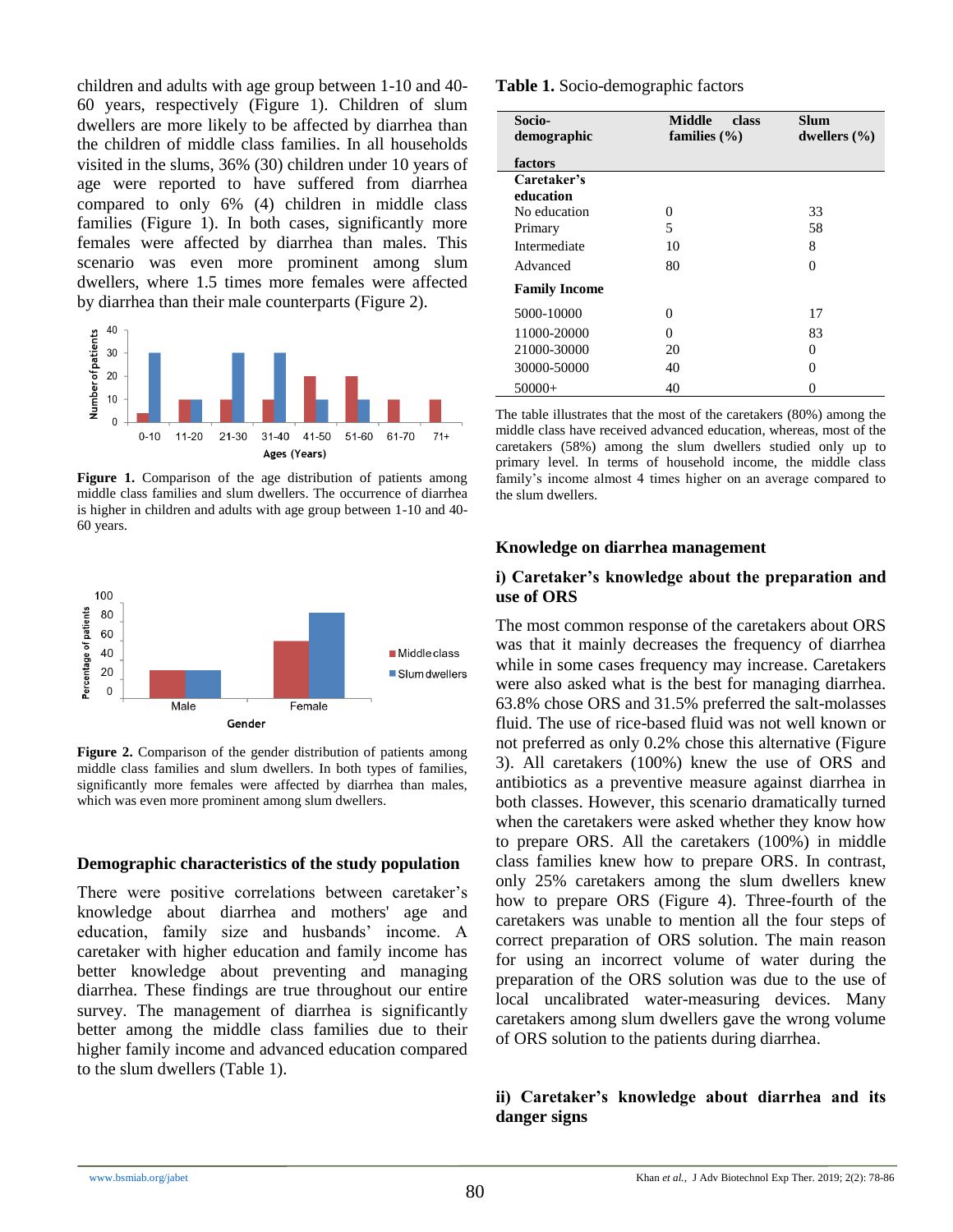Most of the caretakers, in both classes, were aware of thin watery diarrhea being the most serious type of diarrhea. However, almost 90% caretakers in middle class families pointed out that thin watery stool with repeated vomiting and febrile conditions as indicative of more serious diarrhea. Among slum dwellers, only 30% of the caretakers were aware of other dangerous signs of dehydration such as sunken eyes, thirst (eagerly drinking), skin pinch receding slowly, the passage of concentrated or dark-colored urine, a drowsy child and the child not getting better after three days (Figure 5).



**Figure 3.** A combined view of the choice of fluid intake in both of these communities. Most of the caretakers from both families preferred ORS to provide proper hydration for patients during an episode of diarrhea. One-third of the respondents preferred saltmolasses, but very few knew about the rice-based fluids.



**Figure 4.** Comparison of the knowledge on how to prepare ORS among the middle class families and slum dwellers. All the caretakers in middle class families knew how to prepare ORS compared to the families living in slums where only one-fourth of them knew how to prepare ORS.



**Figure 5.** Comparison of the knowledge about the danger signs of diarrhea among the middle class families and slum dwellers. We investigated whether caretakers recognized danger signs of diarrhea and if they knew when to bring the patients to the health facility. We found that caretakers' knowledge on the danger sign of diarrhea almost 3 times higher among middle class families compared to the caretakers living in the slum.

#### **Caretaker behavior during an episode of diarrhea**

Appropriate case management of diarrhea at home is one of the capital importance because this intervention reduces significantly the risk of dying by dehydration. The perceived seriousness of diarrhea as a lifethreatening condition made 60.5% of caretakers who suffered from diarrhea in the two weeks prior to the study seek care outside the house.

| <b>Table 2.</b> Caretaker's knowledge and practice on fluids |  |
|--------------------------------------------------------------|--|
| and food intake during diarrhea.                             |  |

|                            | Middle class families |                  | Slum dwellers     |                  |
|----------------------------|-----------------------|------------------|-------------------|------------------|
|                            | Knowledge<br>(% )     | Practice<br>(% ) | Knowledge<br>(% ) | Practice<br>(% ) |
| Suspend<br>fluids/<br>food | 2.7                   | 7.6              | 7.2               | 38.9             |
| Less<br>Fluids/<br>food    | 42.5                  | 41.5             | 52.9              | 43.5             |
| Same<br>amount<br>More     | 15.9                  | 23.6             | 20.42             | 10               |
| fluids/<br>food            | 38.2                  | 17.3             | 18.5              | 7.5              |

**Table 3.** Care-seeking behavior of the patients from middle class families and slums during an episode of diarrhea.

|                           | Middle class | Slum       |
|---------------------------|--------------|------------|
|                           | families %   | dwellers % |
| Traditional healer        |              |            |
| Village doctor            | 10           | 13         |
| Government services       | 30           | 42         |
| Private services          | 10           | 5          |
| Pharmacy and drug dealers | 50           | 35         |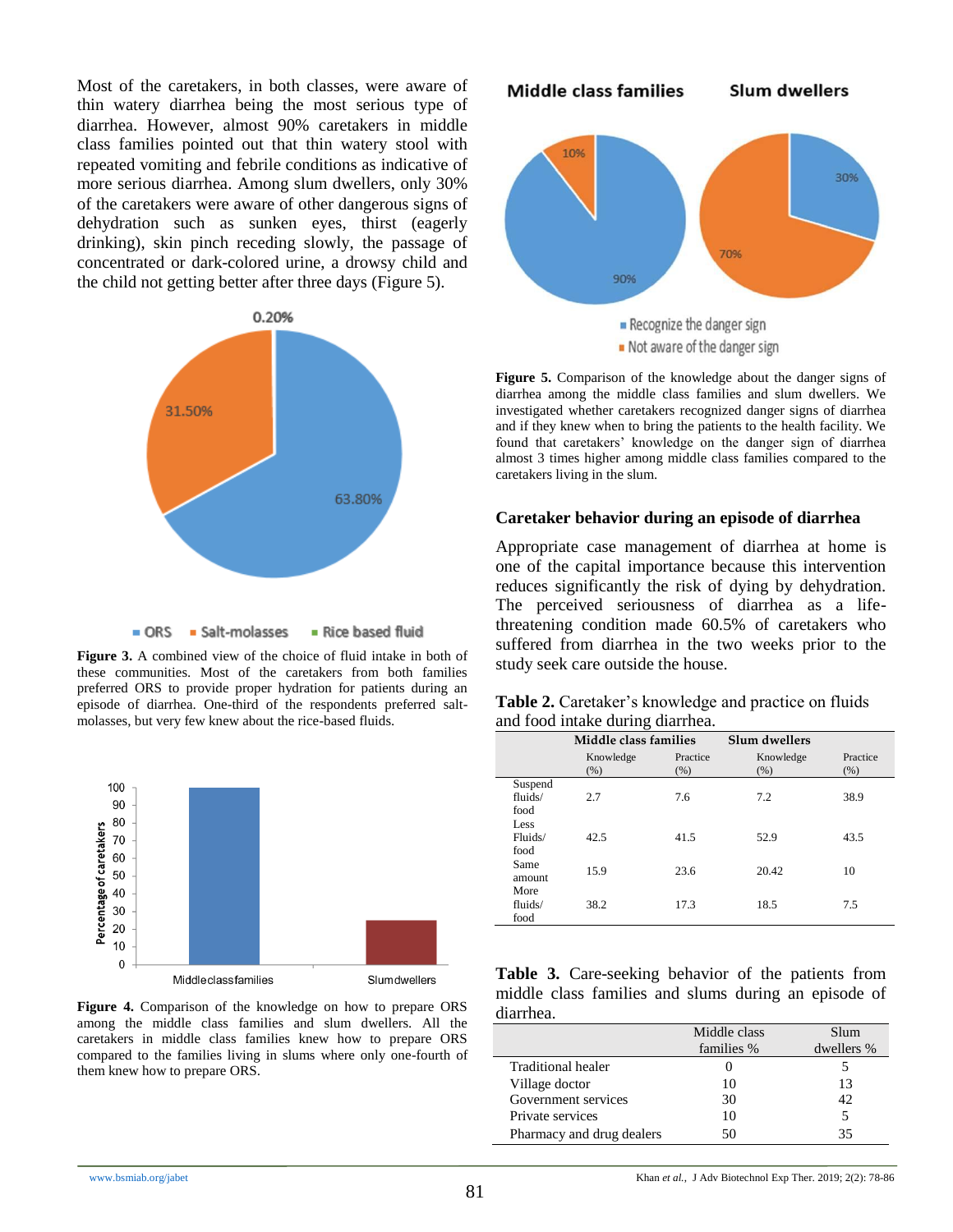There is still a gap between knowledge of diarrhea management and its practice. For the categories of suspending and giving less fluid, the percentage of caretakers practicing it was higher among slum dwellers than the middle class families. While for the categories of the same amount and more fluid, the proportion of caretakers practicing it was higher among middle class families than the slum dwellers (Table 2). A similar pattern can be seen concerning food intake. In general, the management of diarrhea has improved significantly among middle class families, particularly concerning fluid and food intake. Currently, about 2.3 times more caretakers among middle class families give at least the same amount of food to their patients during an episode of diarrhea as compared to slum dwellers (Table 2).

## **Care-seeking behavior of caretakers in case of diarrhea**

Disparities based on income in care seeking behavior were identified among the slum dwellers and middle class families. Surprisingly, care-seeking behavior shows strong similarities in these two classes of society. In middle class families, 50% of the patients receive their medications from pharmacy and drug dealers, whereas only 35% patients from slum receive their treatment from the pharmacy and drug dealers (Figure 6).

However, this scenario is completely opposite in case of receiving the treatment from government services, 42% slum dwellers receive government services compared to only 30% of patients from the middle class families (Figure 6). It is noteworthy that, no patients from the middle class families receive their treatment from traditional healers (Table 3). We have also investigated the pattern of antibiotic utilization in both of these communities. In this survey, we have found that 85% of the patients in middle class families consumed antibiotics compared to only 52% of the patients from slums (Figure 7).

# **DISCUSSION**

Socio-demographic factors such as caretaker's education and occupation, caretaker's employment status, family size and income are linked with caretaker's knowledge about diarrhea and its management. Although caretakers from both middle class families and slum dwellers were aware of diarrhea and its home management, the level of awareness was insufficient among the slum dwellers. In total, 90 middle class families and 120 slum dwellers were visited to obtain information. Most of the caretakers (80%) among the middle class have received advanced education, whereas, most of the caretakers (58%) among the slum dwellers studied only up to primary level (Table 1). In terms of household income, the middle class family's income almost 4 times higher



Figure 6. Comparison in the care-seeking behavior among middle class families and slum dweller. We found that most of the caretakers did not consult a licensed health provider and drug shops were often the first line of health care in both classes of the family (50% and 35% cases from middle class families and slum dwellers, respectively).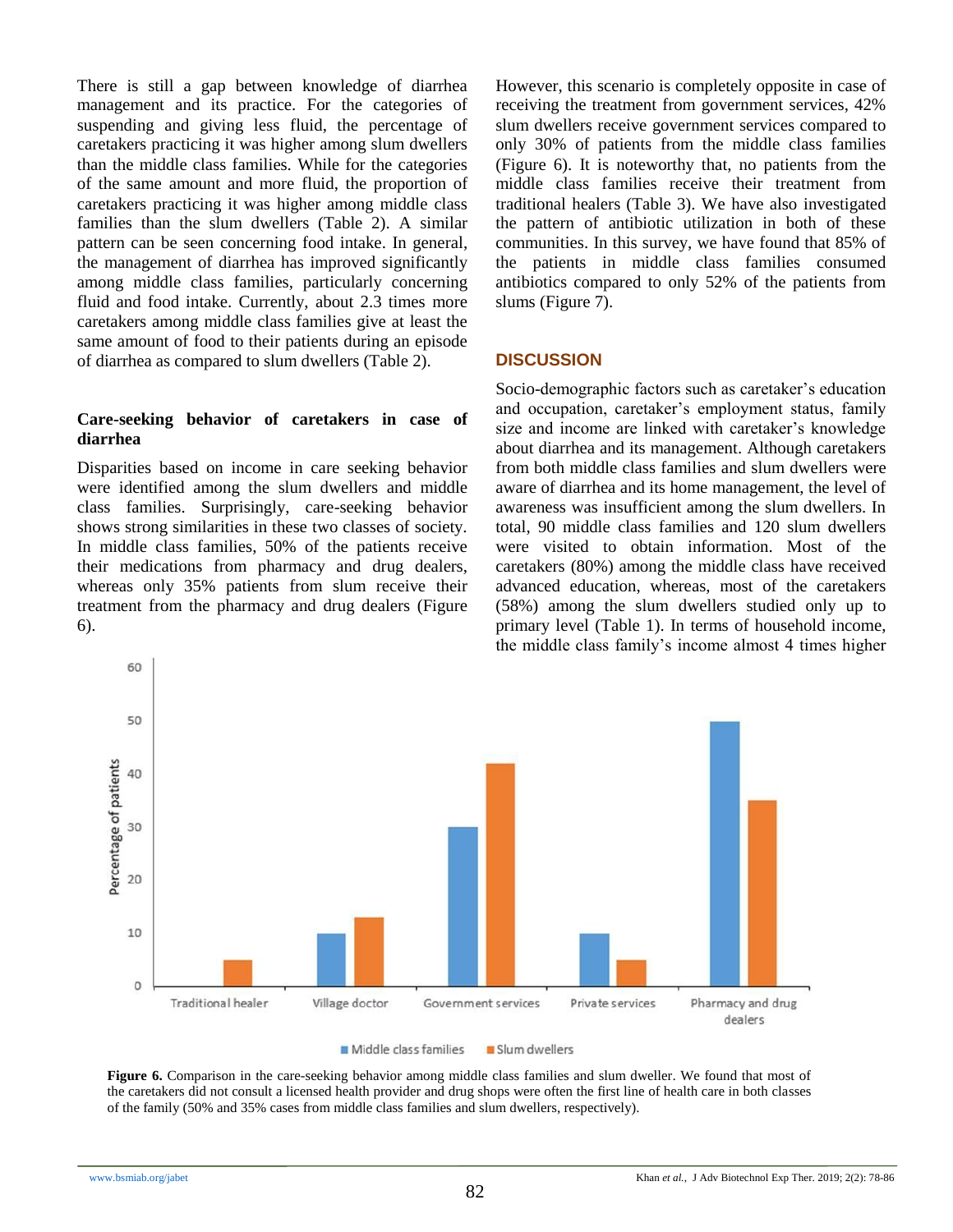on an average compared to the slum dwellers. Children of slum dwellers are more likely to be affected by diarrhea than the children of middle class families. In all households visited in the slums, 36% of children under 10 years of age were reported to have suffered from diarrhea compared to only 6% of children in middle class families (Figure 1). In both cases, significantly more females were affected by diarrhea than males. This scenario is even more prominent among slum dwellers, where 1.5 times more females were affected by diarrhea than their male counterparts (Figure 2).



# **Middle class families**

ORS in diarrhea is due to their poor knowledge about the concept of dehydration and rehydration.

The ability of caretakers to recognize signs and symptoms of severe illness is believed to be an important predictor of timely and appropriate care seeking in developing countries. An intervention directed at improving caretaker recognition of danger signs in their patients resulted in substantial increases the timely use of qualified providers [17, 18]. The knowledge about the danger signs of diarrhea, determined by our questionnaire, are almost 3 times

**Slum dwilers** 

**Figure 7.** Comparison of the use of antibiotics among middle class families and slum dwellers. Here, almost 85% of the patients in middle class families consumed antibiotics compared to only 52% of the patients from slums.

Effective management of diseases depends on correct knowledge on causes, symptoms and treatments. The frequency of correct answers in the interviews increased with the level of education. When we asked about the management of diarrhea, most of the caretakers from the slums were unable to mention all the steps for the correct and complete preparation of ORS solution. This study found that approximately 100% caretakers from the middle class families and only 25% of the caretakers from the slums were able to prepare ORS solution correctly and completely (Figure 4). This study shows strong similarity with the studies conducted on the prior knowledge of the mothers which found approximately 20% to 50% of the mothers could prepare ORS solution correctly and completely [13-16]. This might be due to caretaker's lack of prior experience, a lack of proper education about the concerned matters and their ethnicity itself. Regarding the use of ORS, almost all the caretakers among the slum dwellers were lacking the knowledge of giving the correct volume of ORS to the patients with diarrhea which is completely different from the caretakers of the middle class families. The poor knowledge among the caretakers about the role of higher among middle class families compared to the knowledge of caretakers living in the slum (Figure 5).

Disparities based on income in care seeking behavior were identified among the slum dwellers and middle class families [19]. This was true for any provider as well as for a licensed allopath from private sectors with significant trends favoring higher income households occurring throughout Bangladesh. This survey documents that throughout Bangladesh health-seeking behaviors for diarrhea are dominated by utilization of private sector providers (Table 3). The most crucial factor within urban households for seeing a licensed allopath was higher education of caretakers, higher income and longer duration of illness. In slums, the most important predictors were the longer duration of illness, age of the child, and caretaker's education.

Even though nearly all caretakers sought care outside the home when their patients had diarrhea, the majority did not consult a licensed health provider, a trend that is increasingly reported in Bangladesh [20] (Figure 6). Drug shops were often the first line of health care in these both classes of the family. But this is most prevalent among the middle class families (50%),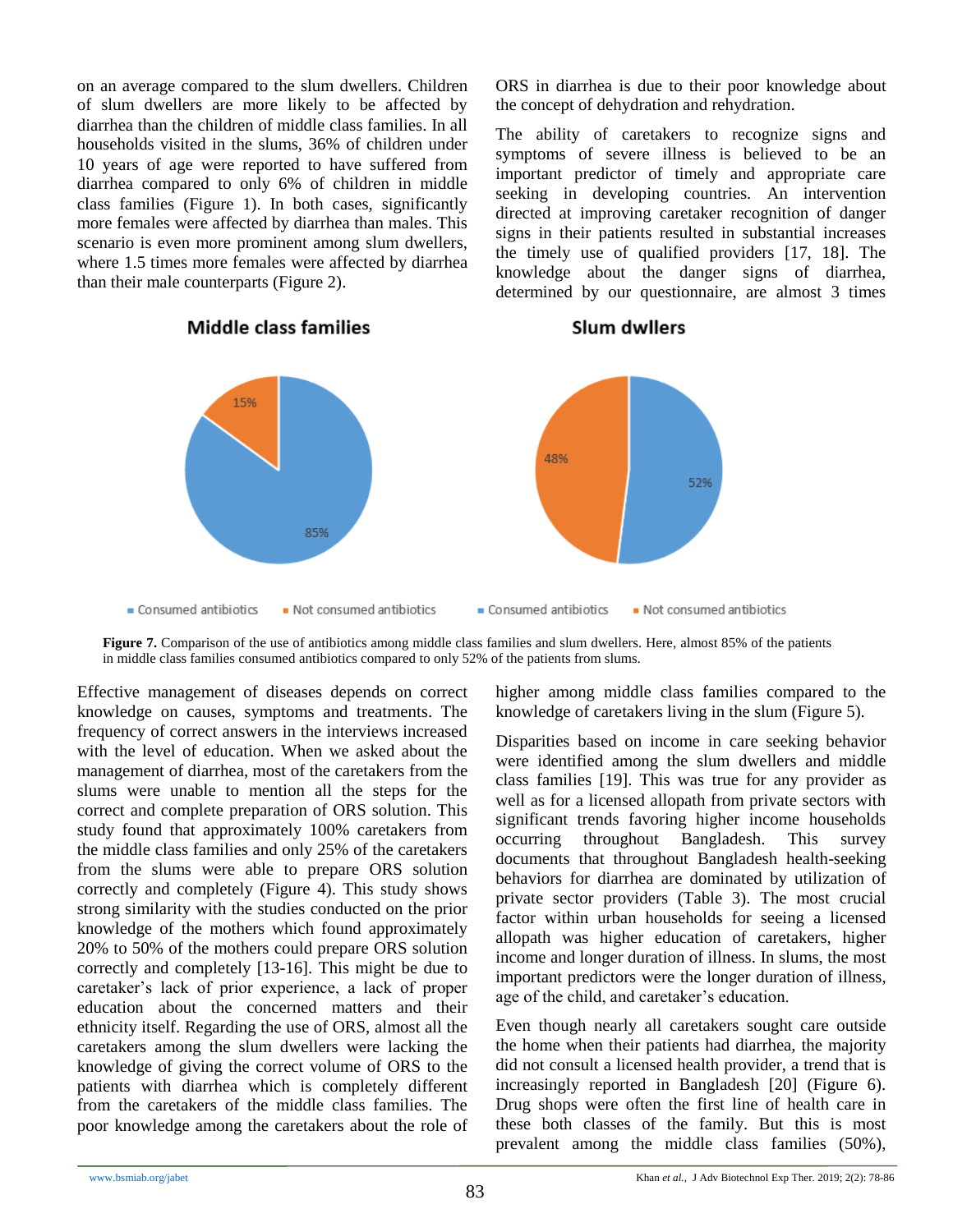compared to the slum dwellers (35%) (Figure 6). Unexpectedly, it was found that slum when compared with middle class urban families, were twice as likely to seek services from the public sector. Surprisingly it was found that more patients among slum dwellers (42%) seek for government services than the patients from middle class families (30%) (Figure 6). The reasons behind this may be hassle associated with the government care facilities. This survey did not inquire about reasons for choosing a particular provider; however, earlier surveys have documented that the use of public services is hindered by the unavailability of health providers and unofficial payments [21]. However, these utilization patterns, in part, can be explained by the fact that private providers far outnumber the other sectors, are easily accessed, and are available at all hours of the day and late into evenings. Government clinics and hospitals, in contrast, require longer waiting, complex registration and accessible within limited daytime hours. In addition, caretakers usually seek a quick cure for their children and less interested in complex governmental settings unless a child is perceived as severely ill. Drugs are more efficiently and simply obtained through private providers as well.

Bangladesh [22]. Many children in the older age groups were also given antibiotics. Antibiotics are extensively used in diarrhea case management [23-24], even though they are only recommended in a few cases of diarrhea. The tendency to use antibiotics is even more serious among the caretaker from middle class families. In the present study over 85% of the caretakers from the middle class families used antibiotics together with ORS compared to 52% in case of slum dwellers (Figure 7). Antibiotics are often attained from other sources than from trained medical personnel [25]. Overuse can potentially cause harmful side effects and contributes to bacterial resistance development [26].

## **CONCLUSIONS**

The improvement in the prevalence and management of diarrhea, as found in the study, seem to be predominantly due to extensive awareness-raising and educational activities. The present study finds that socioeconomic variables such as education of the caretaker, family income, site of their residence play a crucial role in the management of diarrhea (Figure 8). The study findings show that in relatively short time a significant



Figure 8. Schematic representation of summary. Our study suggests that knowledge about diarrhea and its management was poor among the caretakers from the slum dwellers compared to the middle class families. Although caretakers from slum dwellers were aware of diarrhea and its home management, their knowledge on vital issues such as complete and correct preparation of ORS, danger signs of dehydration and actual role of oral rehydration fluids during diarrhea was very poor due to the associated socio-demographic factors.

Finally, the current survey found that most patients who received care from a hospital or health center were appropriately treated with ORS, and approximately half received antibiotics. These rates are compatible with other reports of antibiotics, zinc and ORS usage in rural reduction in mortality due to diarrhea through behavior change in a mostly poor and illiterate population can be achieved if intensive sensibilization and education strategies are deployed.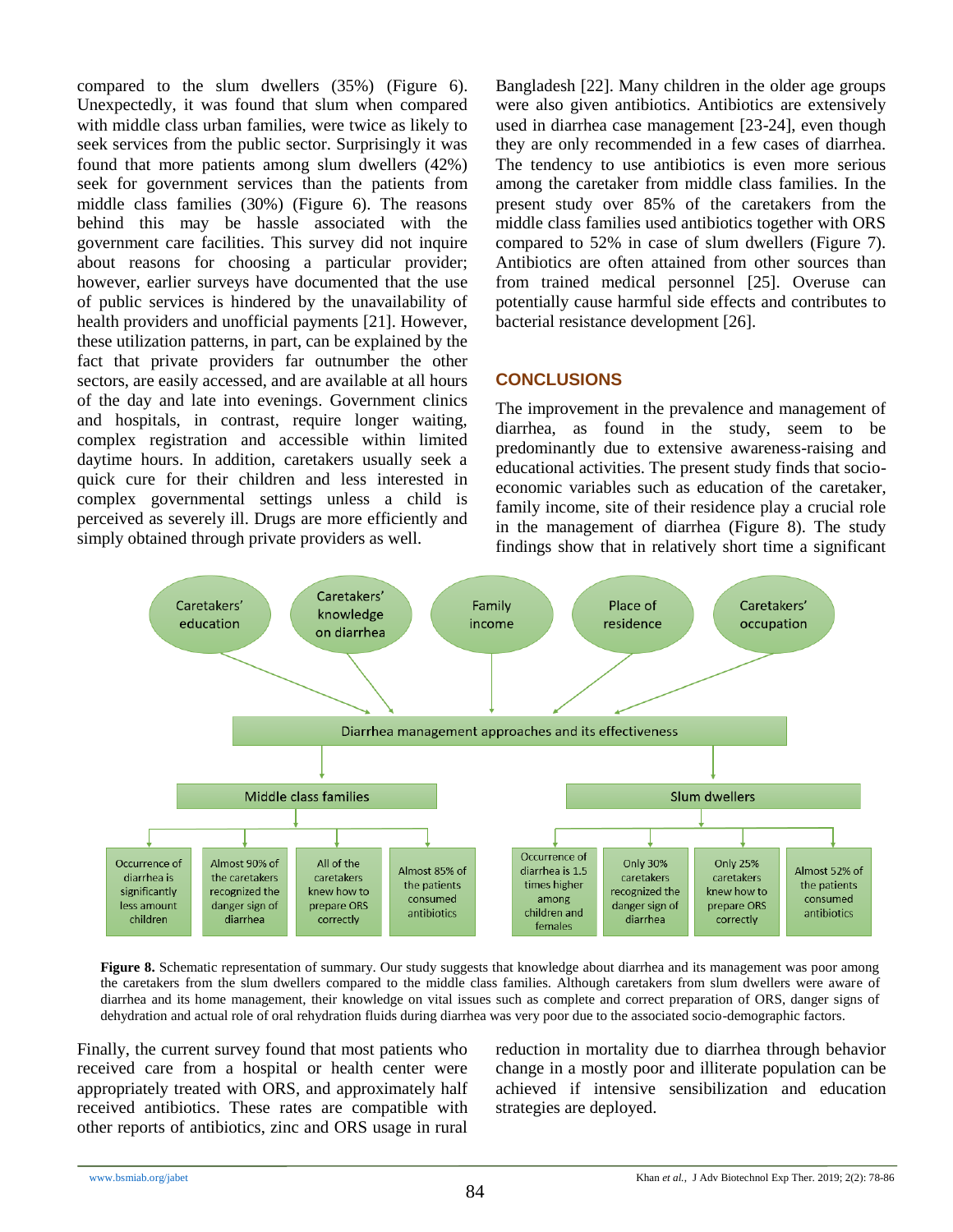## **ACKNOWLEDGEMENT**

This research received no external funding.

# **AUTHOR CONTRIBUTIONS**

GK and RUZ were involved in conception and design of the experiments. GK, NA and DU contributed to perform the experiments. GK and RUZ analyzed data and contributed to drafting the article. NA, DU and RUZ contributed to revising it critically for important intellectual content. RUZ made the final approval of the version to be published.

# **CONFLICTS OF INTEREST**

The author declares that no conflict of interest exists.

# **REFERENCES**

- [1] Murray C. J. L., & Lopez A. D. Alternative projections of mortality and disability by cause 1990-2020: Global Burden of Disease Study. Lancet. 1997; 349 (9064), 1498–1504. https://doi.org/10.1016/S0140- 6736(96)07492-2
- [2] Jones G., Steketee R. W., Black R. E., Bhutta Z. A., & Morris S. S. How many child deaths can we prevent this year? Lancet. 2003; (03): 13811-1. https://doi.org/10.1016/S0140-6736(03)13811-1
- [3] Kirk M. D., Angulo F. J., Havelaar A. H., & Black R. E. Diarrhoeal disease in children due to contaminated food. Bulletin of the World Health Organization. 2017; 95(3), 233–234. https://doi.org/10.2471/blt.16.173229
- [4] Pope L. E. R., & Hobbs C. G. L. Epistaxis: An update on current management. Postgraduate Medical Journal. 2005. https://doi.org/10.1136/pgmj.2004.025007
- [5] Vos T., Barber R. M., Bell B., Bertozzi-Villa A., Biryukov S., Bolliger I., Murray C. J. L. Global, regional, and national incidence, prevalence, and years lived with disability for 301 acute and chronic diseases and injuries in 188 countries, 1990-2013: A systematic analysis for the Global Burden of Disease Study 2013. The Lancet. 2015; 386 (9995), 743–800. https://doi.org/10.1016/S0140-6736(15)60692-4
- [6] Liu L., Johnson H. L., Cousens S., Perin J., Scott S., Lawn J. E. et al. Global, regional, and national causes of child mortality: An updated systematic analysis for 2010 with time trends since 2000. The Lancet. 2012; 379(9832), 2151–2161. https://doi.org/10.1016/S0140-6736(12)60560-1
- [7] Victora C. G., Bryce J., Fontaine O., & Monasch R. Reducing deaths from diarrhoea through oral rehydration therapy. Bulletin of the World Health Organization. 2012; 78(10), 1246-1255. ISSN: 00429686
- [8] UN Millennium Project. Investing in Development. A Practical Plan to Achieve the Millennium Development Goals. UN Millennium Project. 2005; 329. https://doi.org/10.1088/1751-8113/44/8/085201
- [9] Alberini A., Eskeland G. S., Krupnick A., & McGranahan G. Determinants of diarrheal disease in Jakarta. Water Resources Research. 1996; 32(7), 2259– 2269. https://doi.org/10.1029/96WR01102
- [10] Jalan J., & Ravallion M. Does piped water reduce diarrhea for children in rural India? Journal of Econometrics. 2003; 112(1), 153–173. https://doi.org/10.1016/S0304-4076(02)00158-6
- [11] Han A. M., & Hlaing T. Prevention of diarrhoea and dysentery by hand washing. Transactions of the Royal Society of Tropical Medicine and Hygiene. 1989; 83 (1), 128–131. https://doi.org/10.1016/0035-9203(89)90737-2
- [12] Hussain A., Keramat Ali S. M., & Kvåle G. Determinants of mortality among children in the urban slums of Dhaka city, Bangladesh. Tropical Medicine and International Health. 1999; 4(11), 758–764. https://doi.org/10.1046/j.1365-3156.1999.00485.x
- [13] Jha N., Singh R., Baral D. Knowledge, attitude and practices of mothers regarding home management of acute diarrhea in Sunsari, Nepal. Nepal Medical College Journal. 2006; 8(1):27-30. PMID: 16827086
- [14] Rasania S. K., Singh D., Pathi S., Matta S., & Singh S. Knowledge and attitude of mothers about oral rehydration solution in few urban slums of Delhi. Health and Population: Perspectives and Issues. 2005; 28(2), 100–107. ISSN: 02536803
- [15] MacDonald S. E., Moralejo D. G., & Matthews M. K. Correct Preparation and Administration of Oral Rehydration Solution: Essential for Safe and Effective Home Treatment of Diarrhea in Indonesia. International Quarterly of Community Health Education. 2006; 24(3), 205–214. https://doi.org/10.2190/8prr-9qve-rquh-705u
- [16] Rehan H.S., Gautam K., Gurung K. Mothers needs to know more regarding management of childhood acute diarrhea. Indian Journal of Preventive and Social Medicine. 2003; 34(1–2), 40–45.
- [17] Choi Y., El Arifeen S., Mannan I., Rahman S. M., Bari S., Darmstadt G. L. et al. Can mothers recognize neonatal illness correctly? Comparison of maternal report and assessment by community health workers in rural Bangladesh. Tropical Medicine and International Health. 2010; 15(6), 743-753. https://doi.org/10.1111/j.1365-3156.2010.02532.x
- [18] Bari S., Mannan I., Rahman M. A., Darmstadt G. L., Seraji M. H. R., Baqui A. H. et al. Trends in use of referral hospital services for care of sick newborns in a community-based intervention in Tangail district, Bangladesh. Journal of Health, Population and Nutrition. 2006; 24(4), 519–529.
- [19] Edgeworth R., & Collins A. E. Self-care as a response to diarrhoea in rural Bangladesh: Empowered choice or enforced adoption? Social Science and Medicine. 2006;